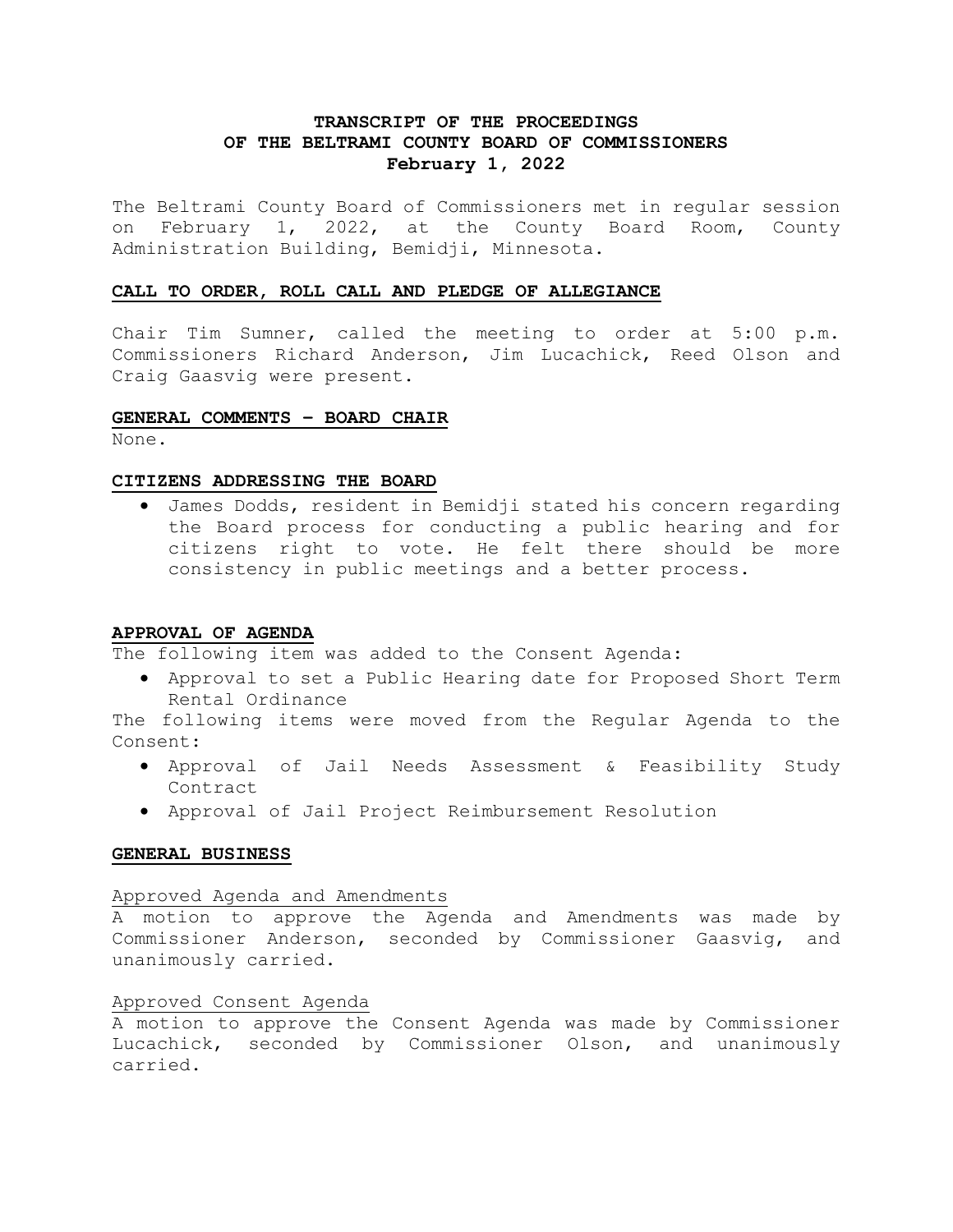#### **CONSENT ITEMS**

## Approved Minutes

The Board, by adoption of its Consent Agenda, approved the Minutes of the Board of Commissioners Work Meeting held January 18, 2022, and the Minutes of the Board of Commissioners Regular Meeting held January 18, 2022, as submitted.

#### Approved Auditor/Treasurer Warrant Payment Listing

The Board, by adoption of its Consent Agenda, received and approved the warrant payment listing submitted by the Auditor/Treasurer's Office.

### Approved Payment of Auditor/Treasurer Bills

The Board, by adoption of its Consent Agenda, approved payment of Auditor/Treasurer bills, as submitted.

### Approved Resolution and Grant Application for HAVA Grant

The Board, by adoption of its Consent Agenda, approved the Resolution to solicit application for jurisdictions for grants to purchase voting equipment:

WHEREAS, The Office of the Minnesota Secretary of State (OSS) is currently soliciting applications from jurisdictions for grants to purchase voting equipment.

WHEREAS, During its 2021 1st Special Session, the Minnesota Legislature, via Chapter 12, Article 1, Sec. 41, directed the distribution of \$3 million from federal Help America Vote Act (HAVA) appropriations as grants to political subdivisions. Per statute, these funds must be used to improve accessibility to, implement security improvements for elections systems for, and/or fund other activities to improve the security of, federal elections. Regularly scheduled state elections in Minnesota are also federal elections.

WHERAS, Each county shall initially be eligible for the following maximum HAVA grant distribution amount: \$20,000 flat-rate per county + \$.287 per Voting Age Population as captured by the 2020 U.S. Census

WHERAS, Undistributed funds (funds not requested by counties, or funds allocated to counties for which prerequisites are not completed), as well as unspent and returned funds from counties will be subject to follow-on redistribution per a to-be-determined "2nd round" formula.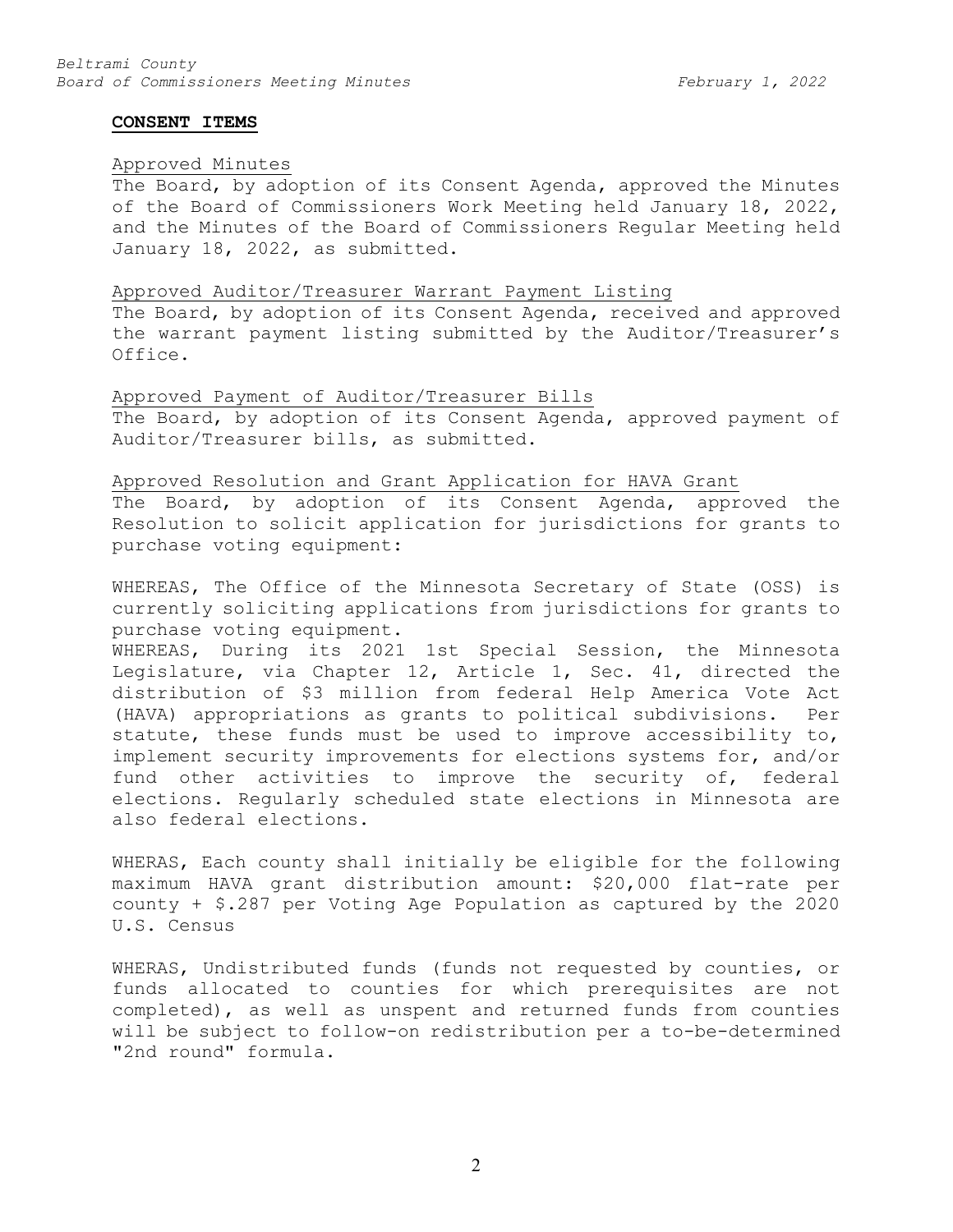WHERAS, The HAVA Grants Program does not require counties to match any amount of funding to be eligible to receive a grant award amount.

WHERAS, HAVA Grants Program funds may be used by counties for any improvements or enhancements to accessibility or security of elections. OSS interprets the statutory language to extend to wider IT / network/ and physical security and accessibility improvements and enhancements to county environments (virtual and physical), so long as elections functions are covered within. While OSS may be consulted on potential uses under consideration, counties are expected and encouraged to make autonomous decisions on applicability based on statutory language, and be prepared to defend and justify those decisions if audited. Of note, HAVA Grants Program funding may be applied to meet county matching requirements under the Voting Equipment Grants Authorization (VEGA) Program.

NOW THEREFORE, BE IT RESOLVED that the grant application in the form presented to the board and to be submitted to tile Office of the Secretary of State is hereby approved; and

THEREFORE, BE IT RESOLVED that the grant application in the form presented to this board and to be submitted to the Office of tile Secretary of State is hereby approved; and

BE IT FURTHER RESOLVED that the Board directs application for any unused HAVA grant funds to be determined at a later date on the purposes for which the grant is received; and

BE IT FURTHER RESOLVED that the chief elections officer of the County and staff are directed to submit this approved grant application at the earliest opportunity; and BE IT FURTHER RESOLVED, that when the grant agreement is provided to the chief elections officer of the county, Beltrami the Director of the Department Property Records and Licensing, that person is delegated the authority to execute that agreement and return it to the Office of the Secretary of State without further approval by this Board.

Approved Resolution to Prioritize Bridge Replacements The Board, by adoption of its Consent Agenda, approved the Resolution for creating a bridge replacement priority list:

WHEREAS, Beltrami County has reviewed the pertinent data on bridges requiring replacement, rehabilitation, or removal, supplied by local citizenry and local units of government; and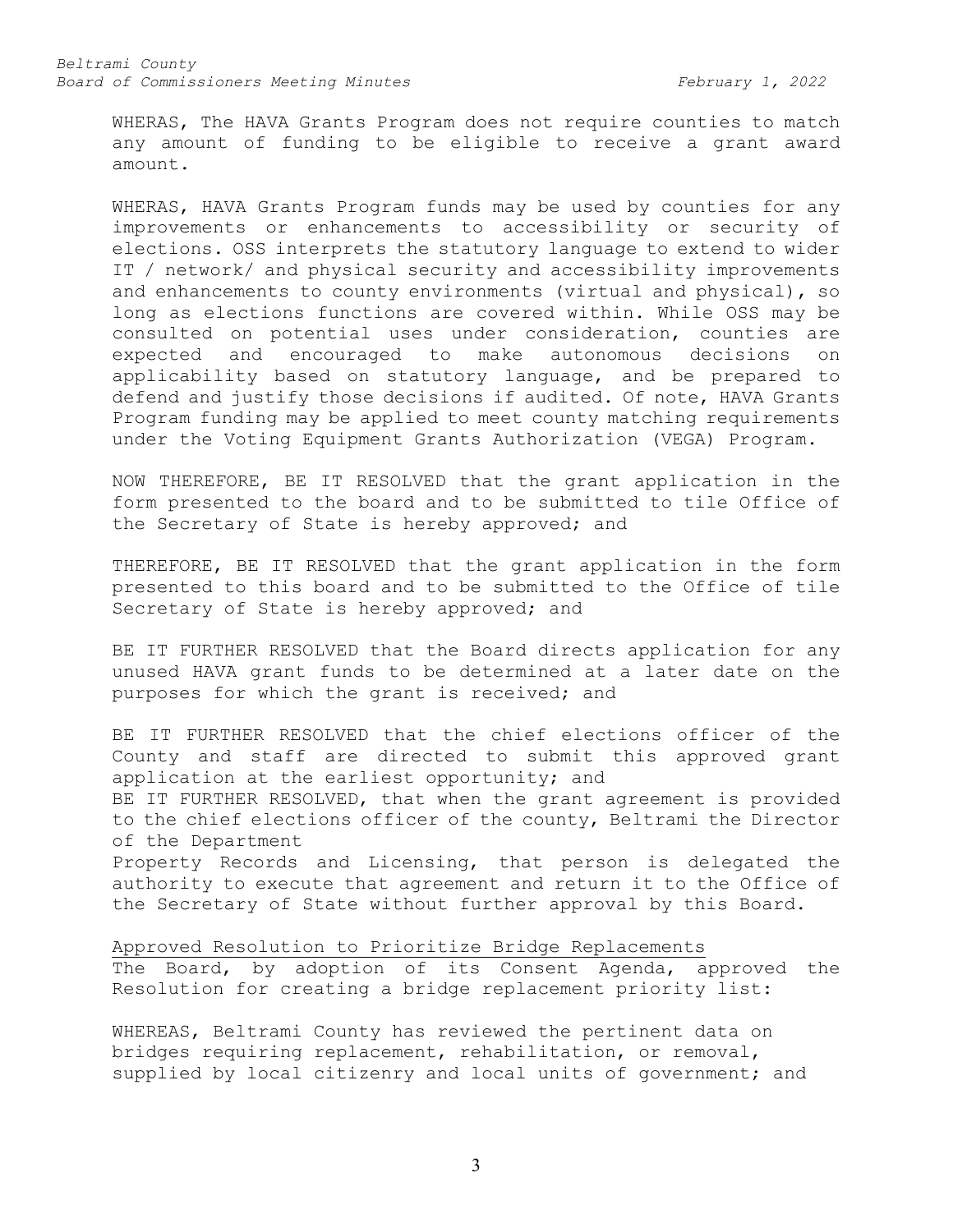WHEREAS, Beltrami County has identified those bridges that are high priority and that require replacement, rehabilitation, or removal within the next five years;

NOW, THEREFORE BE IT RESOLVED that the following bridges are high priorities for replacement, major rehabilitation, or removal, and Beltrami County intends to replace, rehabilitate, or remove these bridges as soon as possible when funds are available; and

| Old<br><b>Bridge</b><br><b>Number</b> | Road<br><b>Number and</b><br><b>Name</b> | <b>Crossing</b>      | LPI | <b>Total</b><br><b>Project</b><br>Cost | Township or<br><b>State Bridge</b><br><b>Funds</b><br>Requested | Federal<br><b>Funds</b> | Local or<br><b>State</b><br><b>Aid Funds</b> | Proposed<br>Constructi<br>on Year |
|---------------------------------------|------------------------------------------|----------------------|-----|----------------------------------------|-----------------------------------------------------------------|-------------------------|----------------------------------------------|-----------------------------------|
| <b>R0905</b>                          | Otto Way                                 | <b>Shotley Brook</b> | 29  | \$300,000                              | \$290,000                                                       |                         | \$10,000                                     | 2022                              |
| 04509                                 | CSAH 22                                  | Moose Creek          | 53  | \$300,000                              | \$250,000                                                       |                         | \$50,000                                     | 2023                              |
| 04510                                 | CSAH 22                                  | <b>Turtle River</b>  | 75  | \$410,000                              | \$350,000                                                       |                         | \$60,000                                     | 2023                              |

BE IT FURTHER RESOLVED that Beltrami County does hereby request authorization to replace, rehabilitate, or remove such bridges; and

BE IT FURTHER RESOLVED that Beltrami County does hereby request financial assistance with eligible approach grading and engineering costs on township bridges, as provided by law.

### Approval of 2022 Commercial Haulers Applications

The Board, by adoption of its Consent Agenda, approved the 2022 Commercial solid waste hauler applications, as submitted.

# Approved Health & Human Services 2022 Mobil Crisis Services Contract

The Board, by adoption of its Consent Agenda, approved toe Health & Human Services contract with Sanford Health of Northern MN for Mobil Crisis Services, Contract from 1/1/2022 through 12/31/2022, as submitted.

Approved Health & Human Services Warrant Payment List

The Board, by adoption of its Consent Agenda, received and approved the warrant payment listing submitted by Health & Human Services Department.

# Approved a Public Hearing date for Proposed Short Term Rental Ordinance

The Board, by adoption of its Consent Agenda, approved setting a Public Hearing Date of March 15, 2022 at 5:00 pm for the Proposed Short Term Rental Ordinance.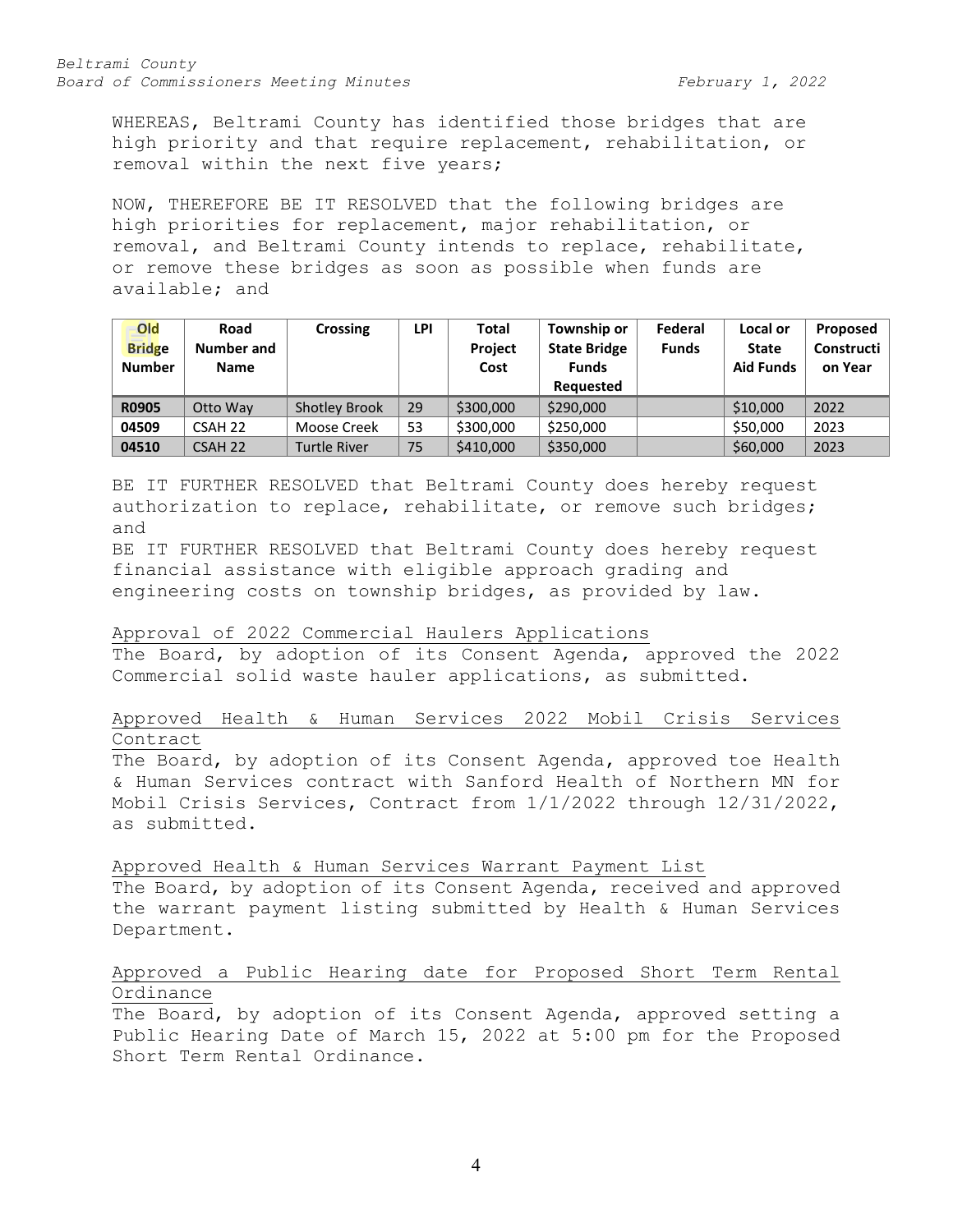Approved the Jail Needs Assessment and Feasibility Study Contract The Board, by adoption of its Consent Agenda, approved the Contract with Justice Planners, LLC to complete the jail needs assessment and feasibility Study in the amount of \$130,500 and due in August, 2022, as submitted.

#### Approved the Jail Project Reimbursement Resolution

The Board, by adoption of its Consent Agenda, approved the Resolution to reimburse certain expenditures from the proceeds of bonds to be issued by the County (if issued):

WHEREAS, the Internal Revenue Service has issued Treas. Reg. § 1.150-2 (the "Reimbursement Regulations") providing that proceeds of tax-exempt bonds used to reimburse prior expenditures will not be deemed spent unless certain requirements are met; and

WHEREAS, Beltrami County (the 'County") expects to incur certain expenditures that may be funded temporarily from sources other than tax-exempt bonds, and reimbursed from the proceeds of a subsequent tax-exempt bond issue;

WHEREAS, the County has determined to make this declaration of official intent ("Declaration") to reimburse certain costs from<br>the proceeds of tax-exempt bonds in accordance with the the proceeds of tax-exempt bonds in accordance Reimbursement Regulations.

NOW, THEREFORE, BE IT RESOLVED BY THE BOARD OF COMMISSIONERS OF BELTRAMI COUNTY AS FOLLOWS:

1. The County intends to improve and potentially expand its County Jail currently located at 626 Minnesota Ave NW, Bemidji, MN<br>56601 (the "Project"), through analysis, consultation, "Project"), through analysis, consultation,<br>planning, engineering, acquisition and other architectural planning, engineering, acquisition preliminary work as needed occurring in 2022 through 2024 and construction of said improvements potentially occurring in 2025 and 2026.

2. The County reasonably expects to reimburse the expenditures made for certain costs of the Project from the proceeds of tax-exempt bonds (if issued) in an estimated maximum principal amount of \$5 million. Reimbursed expenditures will include analysis, consultation, architectural planning, engineering, acquisition and all or other expenditures eligible for reimbursement under Section 1.150-2(d)(3) of the Reimbursement Regulations.

3. This Declaration has been made not later than 60 days after payment of any original expenditure to be subject to a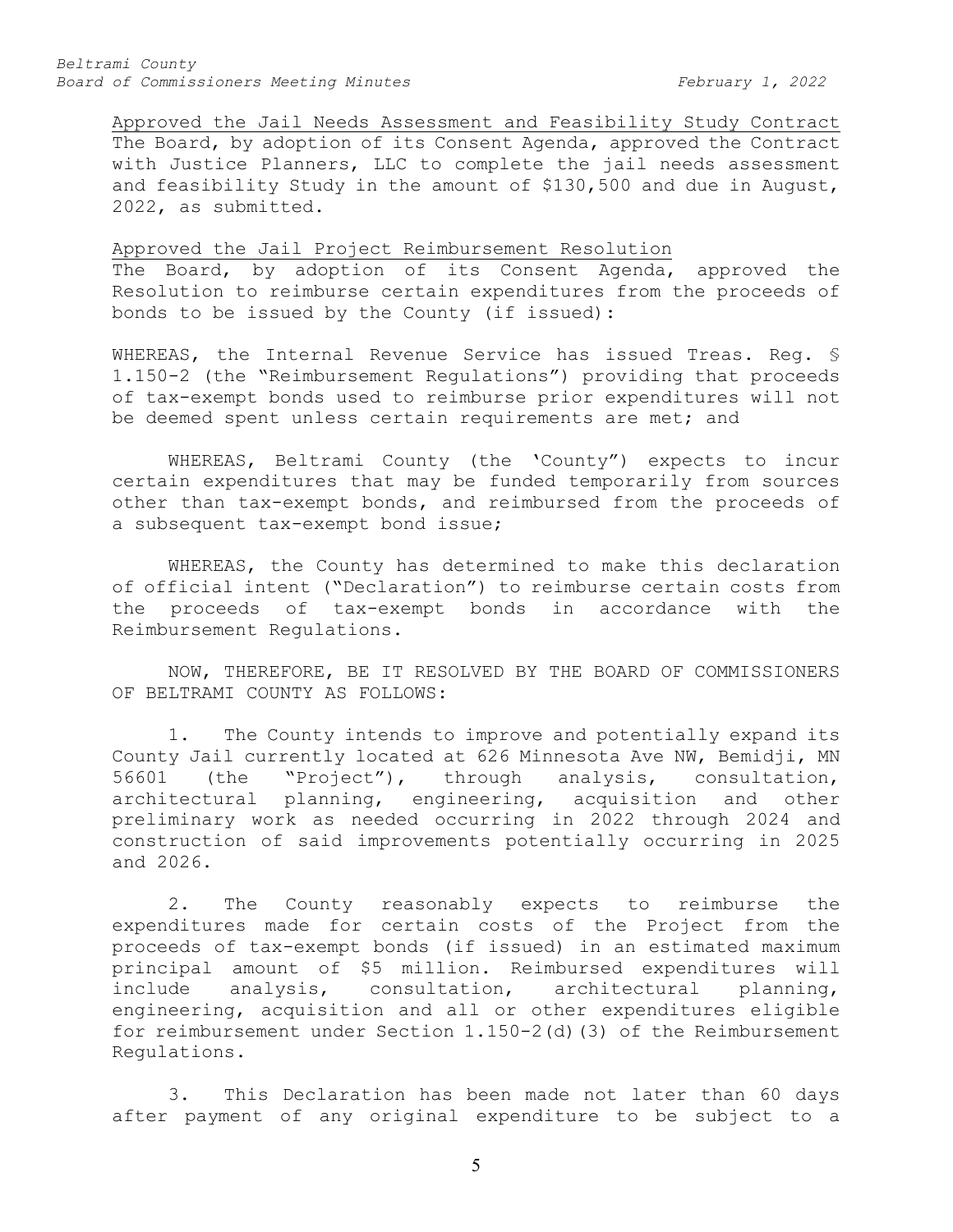reimbursement allocation with respect to the proceeds of bonds, except for the following expenditures: (a) costs of issuance of bonds; (b) costs in an amount not in excess of \$100,000 or 5 percent of the proceeds of an issue; or (c) "preliminary expenditures" up to an amount not in excess of 20 percent of the aggregate issue price of the issue or issues that finance or are reasonably expected by the County to finance the project for which the preliminary expenditures were incurred. The term "preliminary expenditures" includes architectural, engineering, surveying, bond issuance, and similar costs that are incurred prior to commencement of acquisition, construction or rehabilitation of a project, other than land acquisition, site preparation, and similar costs incident to commencement of construction.

4. This Declaration is an expression of the reasonable expectations of the County based on the facts and circumstances known to the County as of the date hereof. The anticipated original expenditures for the Project and the principal amount of the bonds described in paragraph 2 are consistent with the County's budgetary and financial circumstances. No sources other than proceeds of bonds to be issued by the County are, or are reasonably expected to be, reserved, allocated on a long-term basis, or otherwise set aside pursuant to the County's budget or financial policies to pay such Project expenditures.

5. This Declaration is intended to constitute a declaration of official intent for purposes of the Reimbursement Regulations.

#### **REGULAR AGENDA**

Public Hearing: 2022 Solid Waste Department Fee Schedule Change Solid Waste Director, Brian Olson, reviewed the proposed fee schedule changes:

Requested fees for Commercial Tires increase: Semi Tires – from \$14 to \$15 each Per ton – from \$225 to \$300

This is pass through cost. These rates are typically not received until late in December each year.

Commissioner Sumner opened the public hearing: No citizens addressed the Board on this issue.

Commissioner Sumner closed the public hearing at 5:12 pm.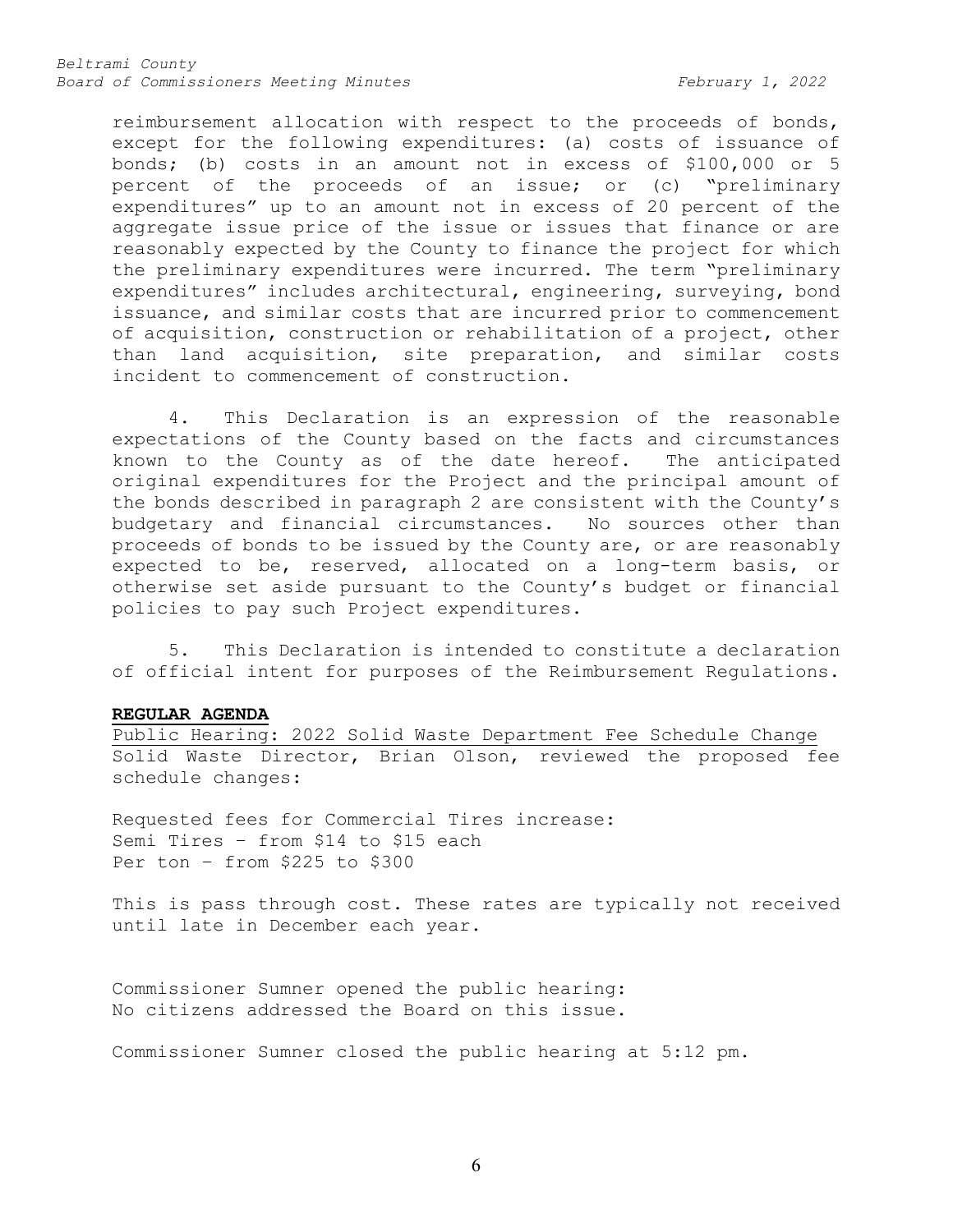A motion was made by Commissioner Olson and seconded by Commissioner Lucachick to approved the proposed 2022 solid waste fee schedule changes. Unanimously carried.

Appointment of the Office of Auditor/Treasurer Resolution Auditor/Treasurer, JoDee Treat reviewed the process to date on the issue of making the Office of Auditor/Treasurer and appointed position.

The Resolution of Intent to Consider Appointment of the Office of Auditor-Treasurer was approved at the last board meeting, and the Public Hearing was also held.

The Resolution to Appoint the Office of Auditor-Treasurer is now before the Board for approval:

WHEREAS, Minnesota Statute 375A.1205 allows a County Board to appoint certain offices including that of County Auditor-Treasurer and;

WHEREAS, the Beltrami County Board of Commissioners recognizes the benefit to having appointed persons in the position of County Auditor-Treasurer because it promotes efficiency and consistency of County business with individuals qualified to oversee a broad spectrum of complex issues within the Auditor-Treasurer's Office and;

WHEREAS, the Beltrami County Board of Commissioners wants to ensure that the individual holding this position possesses the skills and/or experience necessary to properly carry out the responsibilities of this position and;

WHEREAS, pursuant to Minnesota Statute 375A.1205, Subd. 1, the County Board will appoint a County Auditor-Treasurer under circumstances that there is a signed contract with the County Board and the incumbent Auditor-Treasurer, that the incumbent officer will be appointed to the position and retain tenure, pay, and benefits equal to the length of service and;

WHEREAS, in accordance with Minnesota Statute 375A.1205, Subd. 6, a resolution notifying the public of its intent to consider appointment of the Auditor-Treasurer as described above was published for two consecutive weeks in its official publication and;

WHEREAS, the meeting with the public hearing was held on January 18, 2022, provided an opportunity for public comment.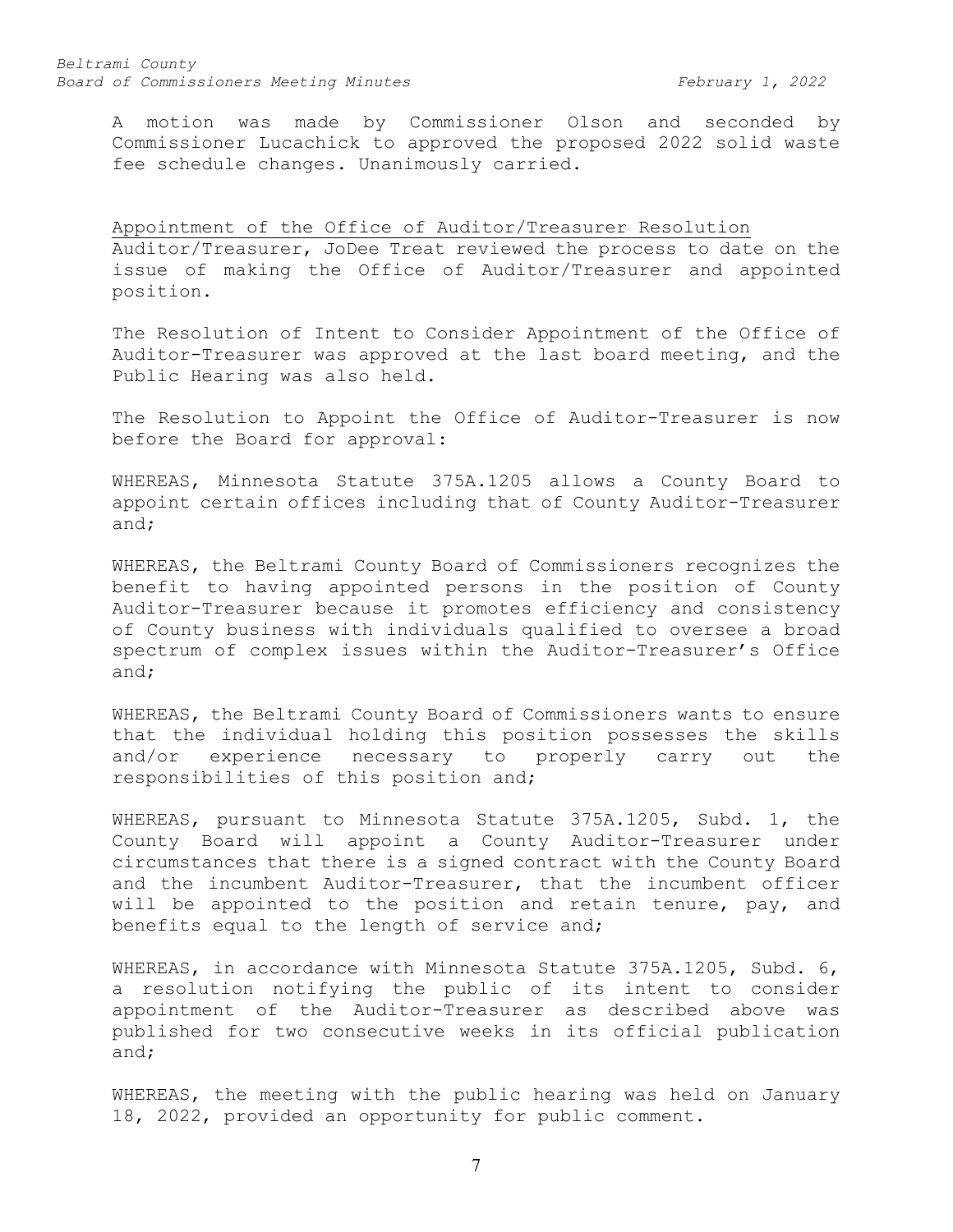NOW, THEREFORE, BE IT RESOLVED, that pursuant to Minnesota Statute 375A.1205, the Beltrami County Board of Commissioners hereby adopts this resolution, and the Office of the Beltrami County Auditor-Treasurer shall be an appointed position, and filled by a signed contract with the incumbent Auditor-Treasurer, effective the later of March 10, 2022, or the date the contract is finalized.

A motion was made by Commissioner Olson, and seconded by Commissioner Gaasvig, to approve the Resolution to Appoint the Office of Auditor-Treasurer. Voted was 3:2. Commissioners Sumner and Lucachick voted No. Motion failed, as it required a 4:1 (Super Majority) to pass.

### Highway Department Lease to Own Snow Blower

Highway Engineer, Bruce Hasbargen, is requesting authorization to lease a snow blower, not previously approved in the 2022 budget. It would be a lease to own agreement with payment of approximately \$35,000 for 5 years and would be added to future budgets.

A motion was made by Commissioner Lucachick, and seconded by Commissioner Anderson, to approve the Highway Department Lease to Own snow blower agreement. Unanimously carried.

### Resolution for DNR Review of Proposed Tax-Forfeit Land Sale Parcel

The tax-forfeited parcel listed on the resolution has a garage, well, retaining wall, and a fence located upon it. The Beltrami County "Forfeiture with Buildings" process allows for "beginning sale procedure immediately" due to the liability exposure. A private sale to the adjoining land owner would resolve this encroachment.

NRM Director, Richard Moore, recommendation, based on discussion held during the Work Session is to proceed with the DNR Review and then move this parcel to the Land Review Committee for further action.

**WHEREAS**, the Board of Commissioners of Beltrami County, Minnesota, desires to offer for sale a certain parcel of land that forfeited to the State of Minnesota for non-payment of taxes; and,

**WHEREAS**, said parcel of land has been reviewed by the Beltrami County Board of Commissioners and classified as non-conservation land as provided for in Minnesota Statutes 282.01;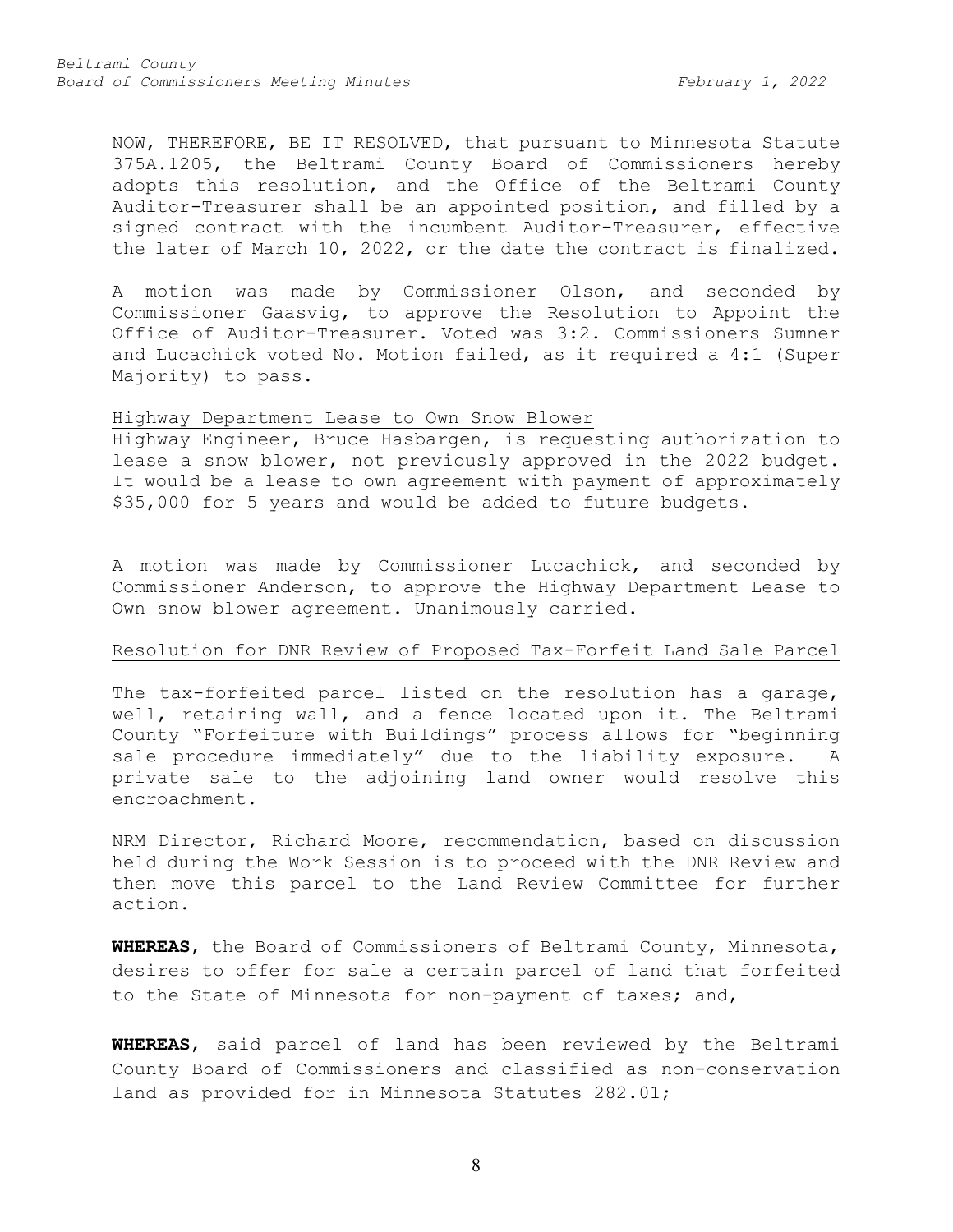**WHEREAS,** said parcel has been examined and wetland/marginal land determinations have been made with regards to same by all appropriate parties in accordance with the requirements of 1991 Laws of Minnesota, Chapter 354, Article 10, Section 9d;

**NOW, THEREFORE, BE IT RESOLVED** that the Beltrami County Board of Commissioners hereby certify that this parcel of land has been reviewed and complies with the provisions of Minnesota Statutes 85.012; 92.461; 282.01, Subd. 8; and 282.018; and other statutes that require withholding of tax-forfeited lands from sale;

**BE IT FURTHER RESOLVED** that the Beltrami County Board of Commissioners hereby request a review from the Minnesota Department of Natural Resources for the sale of said land to resolve an encroachment/occupancy trespass.

| Parcel #                   | <b>Legal Description</b>                                                                                                                                                                                                                                                                                                                                                                                                                                                                                                                                                                                                                                                                                                                                                                                                                                                                                                                                                                                                                                                                                                                                                                                                                                                                                                                                                                                                                                                                                                                                                                                            | Township,                                            | <b>Commissione</b> |
|----------------------------|---------------------------------------------------------------------------------------------------------------------------------------------------------------------------------------------------------------------------------------------------------------------------------------------------------------------------------------------------------------------------------------------------------------------------------------------------------------------------------------------------------------------------------------------------------------------------------------------------------------------------------------------------------------------------------------------------------------------------------------------------------------------------------------------------------------------------------------------------------------------------------------------------------------------------------------------------------------------------------------------------------------------------------------------------------------------------------------------------------------------------------------------------------------------------------------------------------------------------------------------------------------------------------------------------------------------------------------------------------------------------------------------------------------------------------------------------------------------------------------------------------------------------------------------------------------------------------------------------------------------|------------------------------------------------------|--------------------|
|                            |                                                                                                                                                                                                                                                                                                                                                                                                                                                                                                                                                                                                                                                                                                                                                                                                                                                                                                                                                                                                                                                                                                                                                                                                                                                                                                                                                                                                                                                                                                                                                                                                                     | <b>Comments</b>                                      |                    |
| Part of<br>10.00227.0<br>0 | That part of the Southwest Quarter of the Southwest<br>Quarter, Section 20, Township 150 North, Range 35 West,<br>Beltrami County, Minnesota: Commencing at the southwest<br>corner of the said Southwest Quarter of the Southwest<br>Quarter, said corner is documented by a Certificate of<br>Location of Government Corner filed in the Office of the<br>Beltrami County Recorder on February 14, 2013 by<br>Document No. A000529106; thence South 89°31'48" East,<br>bearing based on the Beltrami County Coordinate System,<br>South Zone, along the south line of said Southwest Quarter<br>of the Southwest Quarter, a distance of 1318.01 feet;<br>thence North 00°00'57" West, along the east line of said<br>Southwest Quarter of the Southwest Quarter, a distance of<br>929.92 feet to the point of beginning of land to be described<br>and said point is designated by an iron pipe, 1/2 inch in<br>diameter, stamped LS 15483; thence continue North<br>00°00'57" West, along said east line, a distance of 151.79<br>feet to a point designated by an iron pipe, 1/2 inch in<br>diameter, stamped LS 15483; thence North 81°33'00" West<br>a distance of 62.18 feet to a point designated by an iron<br>pipe, 1/2 inch in diameter, stamped LS 15483; thence<br>South 08°27'00" West a distance of 150.14 feet to the<br>intersection with a line bearing North 81°33'00" West from<br>the point of beginning and said intersection is designated<br>by an iron pipe, 1/2 inch in diameter, stamped LS 15483;<br>thence South 81°33'00" East a distance of 84.53 feet to the<br>point of beginning. | West Alaska<br>Township<br>Calculated acres:<br>0.25 | Anderson           |